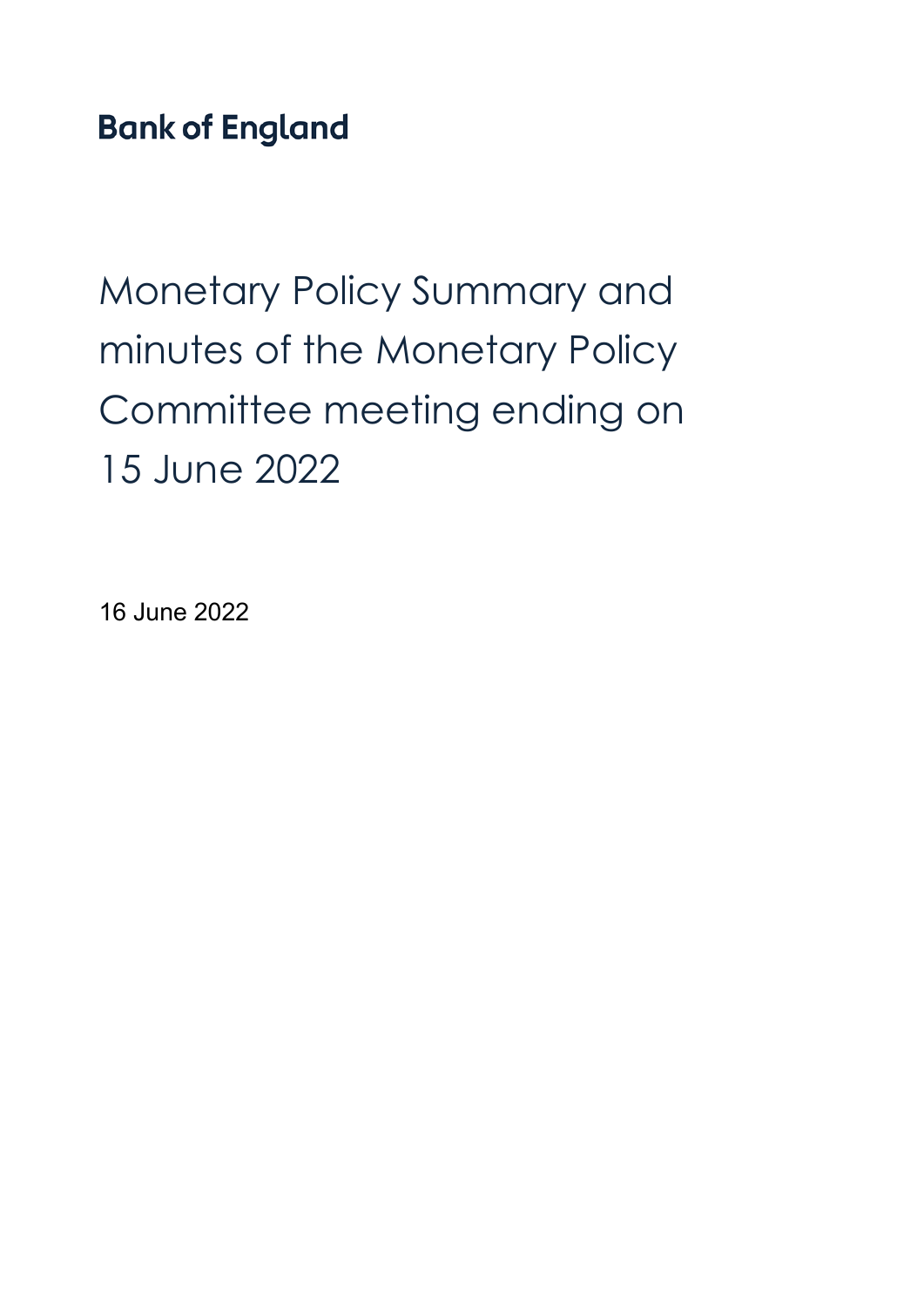These are the minutes of the Monetary Policy Committee meeting ending on 15 June 2022.

They are available at **[https://www.bankofengland.co.uk/monetary-policy-summary](https://www.bankofengland.co.uk/monetary-policy-summary-and-minutes/2022/june-2022)[and-minutes/2022/june-2022](https://www.bankofengland.co.uk/monetary-policy-summary-and-minutes/2022/june-2022)**.

The Bank of England Act 1998 gives the Bank of England operational responsibility for setting monetary policy to meet the Government's inflation target. Operational decisions are taken by the Bank's Monetary Policy Committee. The minutes of the Committee meeting ending on 3 August will be published on 4 August 2022.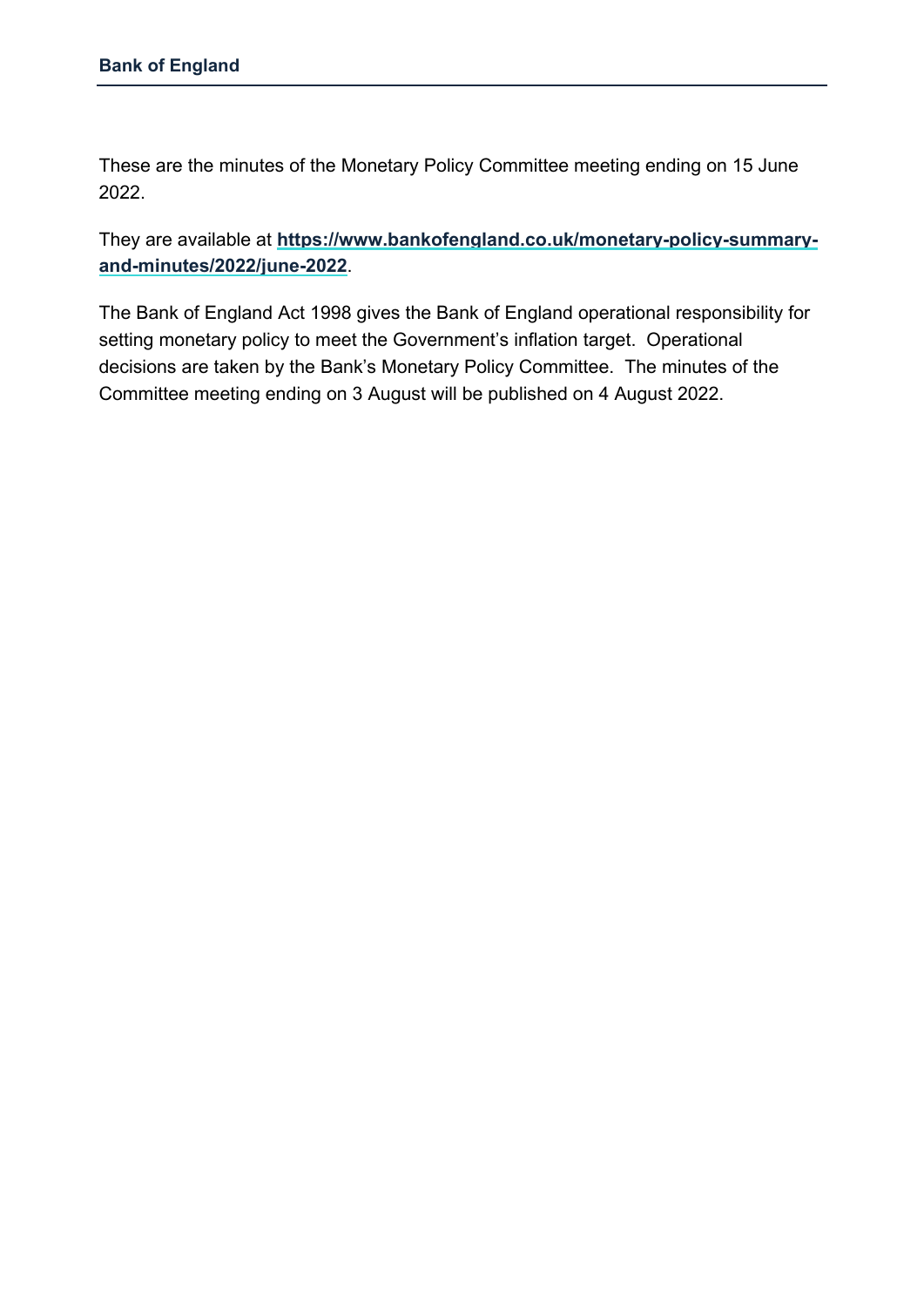# **Monetary Policy Summary, June 2022**

The Bank of England's Monetary Policy Committee (MPC) sets monetary policy to meet the 2% inflation target, and in a way that helps to sustain growth and employment. At its meeting ending on 15 June 2022, the MPC voted by a majority of 6-3 to increase Bank Rate by 0.25 percentage points, to 1.25%. Those members in the minority preferred to increase Bank Rate by 0.5 percentage points, to 1.5%.

In the MPC's central projections in the May Monetary Policy Report, UK GDP growth was expected to slow sharply over the first half of the forecast period and, although the labour market was expected to tighten slightly further in the near term, the unemployment rate was projected to rise to 5½% in three years' time. CPI inflation was expected to average slightly over 10% at its peak in 2022 Q4. Conditioned on the rising market-implied path for Bank Rate at that time and the MPC's forecasting convention for future energy prices, CPI inflation was projected to fall to a little above the 2% target in two years' time, largely reflecting the waning influence of external factors, and to be well below the target in three years, mainly reflecting weaker domestic pressures. The risks to the inflation projection were judged to be skewed to the upside at these points.

There has been relatively little news in global and domestic economic data since the May Report, although there have been significant movements in financial markets. UKweighted global growth in 2022 Q2 appears to be broadly in line with expectations. Global inflationary pressures have remained elevated and oil prices have risen further. Equity markets have ended the period lower, while short and longer-term government bond yields have continued to rise.

UK GDP was weaker than expected in April, partly reflecting a further decline in Test and Trace activity. Bank staff now expect GDP to fall by 0.3% in the second quarter as a whole, weaker than anticipated at the time of the May Report. Consumer confidence has fallen further, but other indicators of household spending appear to have held up. Some indicators of business sentiment have weakened, although they have so far remained more resilient than indicators of consumer confidence and consistent with positive underlying GDP growth.

In the three months to April, the unemployment rate was 3.8% and employment grew by 0.5%. The inactivity rate has declined a little over recent months but is still higher than immediately before the pandemic. Recruitment difficulties have remained elevated and labour demand has remained strong. Underlying nominal earnings growth has also remained strong, and the Bank's Agents report that bonus payments have been used to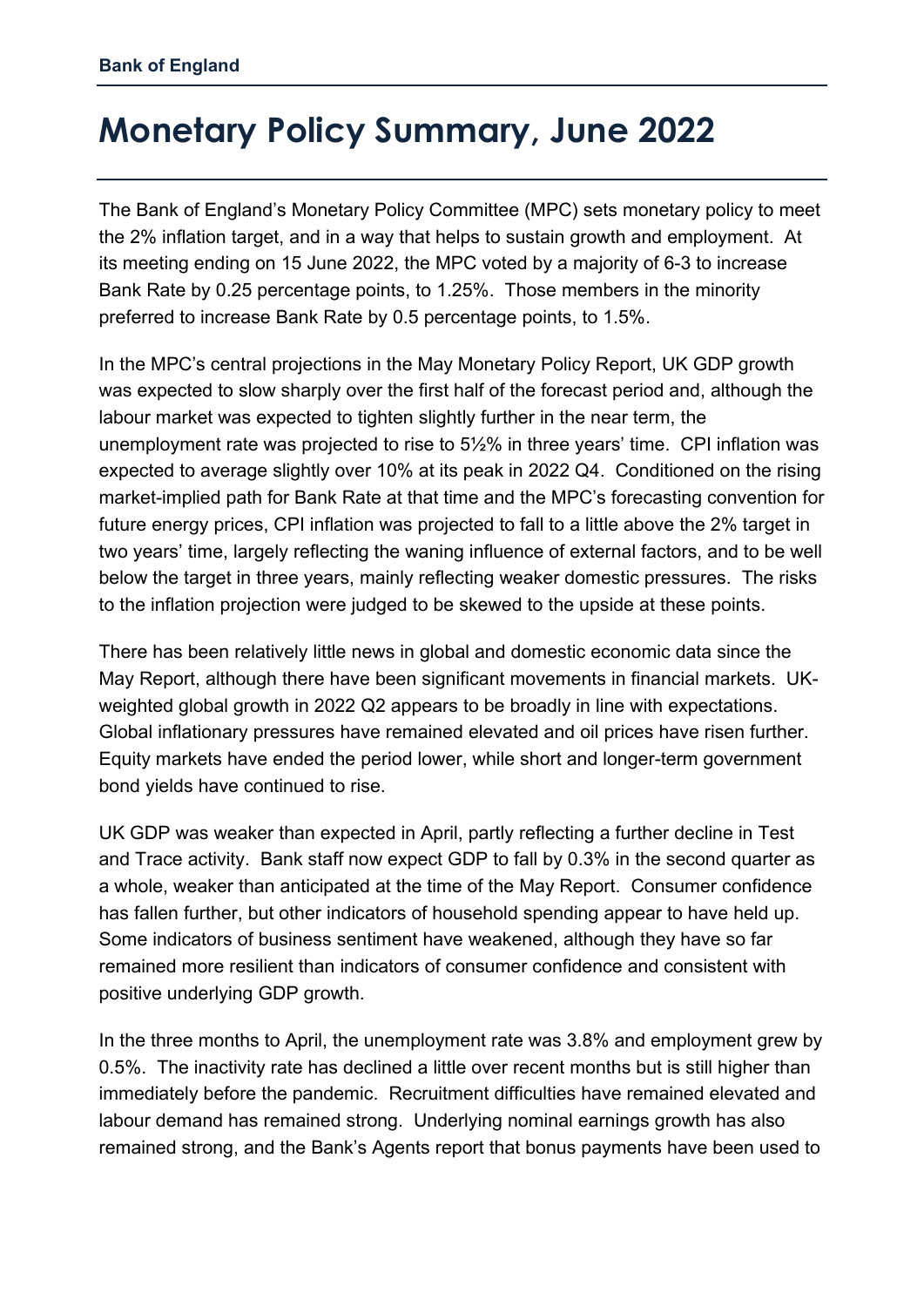address recruitment and retention difficulties. All of these indicators remain consistent with a tight labour market.

Initial Bank staff analysis of the Government's recent Cost of Living Support package suggests that, all else equal, it could boost GDP by around 0.3% and raise CPI inflation by 0.1 percentage points in the first year, with some upside risks around these estimates given the targeted and front-loaded nature of some of the measures.

Twelve-month CPI inflation rose from 7.0% in March to 9.0% in April, close to expectations at the time of the May Report, and triggering the exchange of open letters between the Governor and the Chancellor of the Exchequer that is being published alongside this monetary policy announcement. Inflation's overshoot of the 2% target mainly reflects previous large increases in global energy and other tradable goods prices. The former has been greatly exacerbated by the war in Ukraine, which has also raised significantly the wholesale price of many agricultural commodities. The latter mainly reflects the impact of the pandemic, which shifted demand towards goods but also impaired and disrupted supply chains.

However, not all of the excess inflation can be attributed to global events. There has also been a role for interactions with domestic factors, including the tight labour market and the pricing strategies of firms. Consumer services price inflation, which is more influenced by domestic costs than goods price inflation, has strengthened in recent months. In addition, core consumer goods price inflation is higher in the United Kingdom than in the euro area and in the United States.

CPI inflation is expected to be over 9% during the next few months and to rise to slightly above 11% in October. The increase in October reflects higher projected household energy prices following a prospective additional large increase in the Ofgem price cap.

In the MPC's latest forecasts in May, upward pressure on CPI inflation was expected to dissipate over time. In the main, this reflected the stabilisation of the prices of commodities, albeit at elevated levels, and other tradable goods. It also reflected the combined impact of weaker real incomes and tighter monetary policy on domestic demand. Monetary policy is also acting to ensure that longer-term inflation expectations are anchored at the 2% target.

The MPC's remit is clear that the inflation target applies at all times, reflecting the primacy of price stability in the UK monetary policy framework. The framework also recognises that there will be occasions when inflation will depart from the target as a result of shocks and disturbances. The economy has recently been subject to a succession of very large shocks. Monetary policy will ensure that, as the adjustment to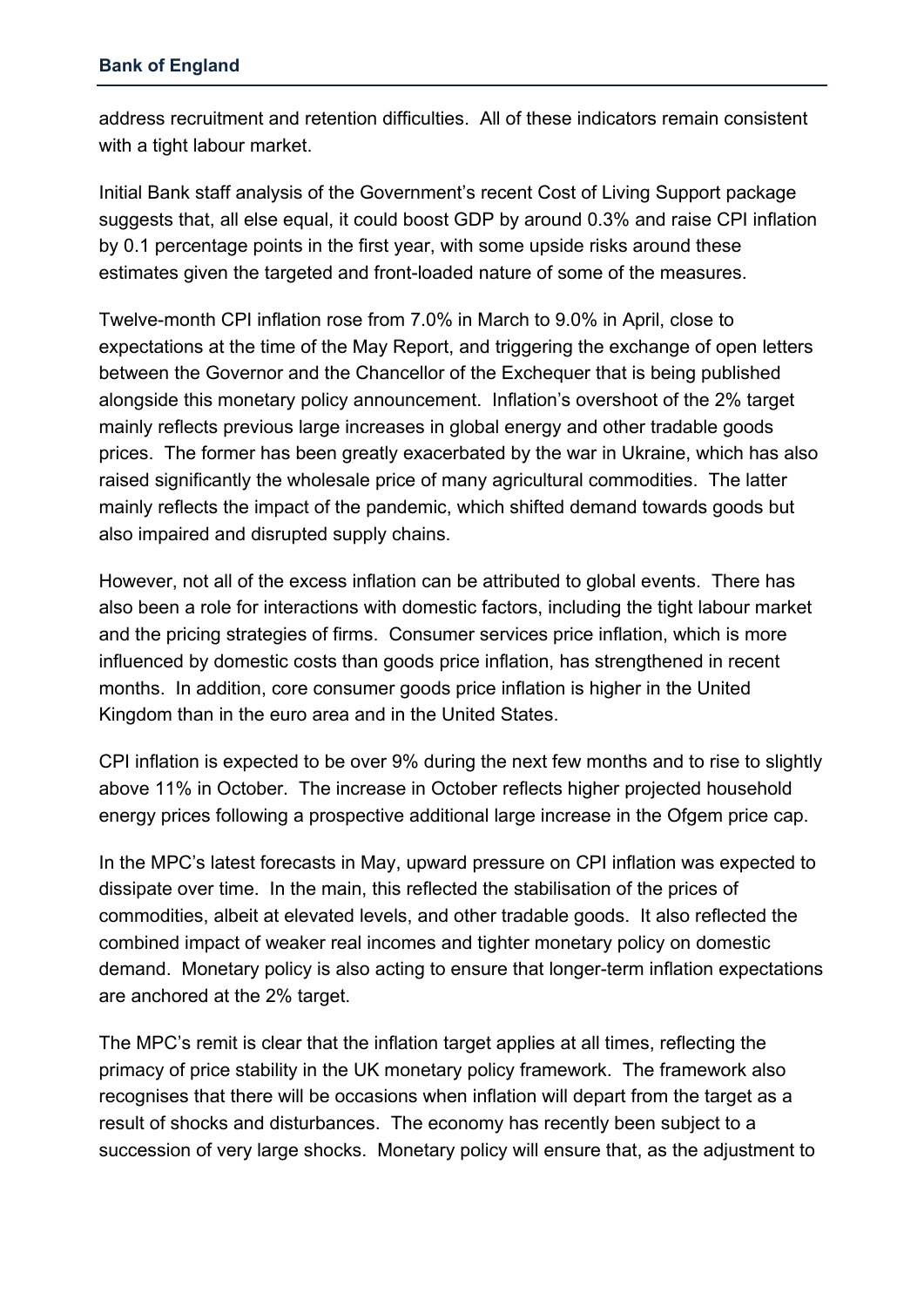these shocks occurs, CPI inflation will return to the 2% target sustainably in the medium term, while minimising undesirable volatility in output.

In view of continuing signs of robust cost and price pressures, including the current tightness of the labour market, and the risk that those pressures become more persistent, the Committee voted to increase Bank Rate by 0.25 percentage points, to 1.25%, at this meeting.

The MPC will take the actions necessary to return inflation to the 2% target sustainably in the medium term, in line with its remit. The scale, pace and timing of any further increases in Bank Rate will reflect the Committee's assessment of the economic outlook and inflationary pressures. The Committee will be particularly alert to indications of more persistent inflationary pressures, and will if necessary act forcefully in response.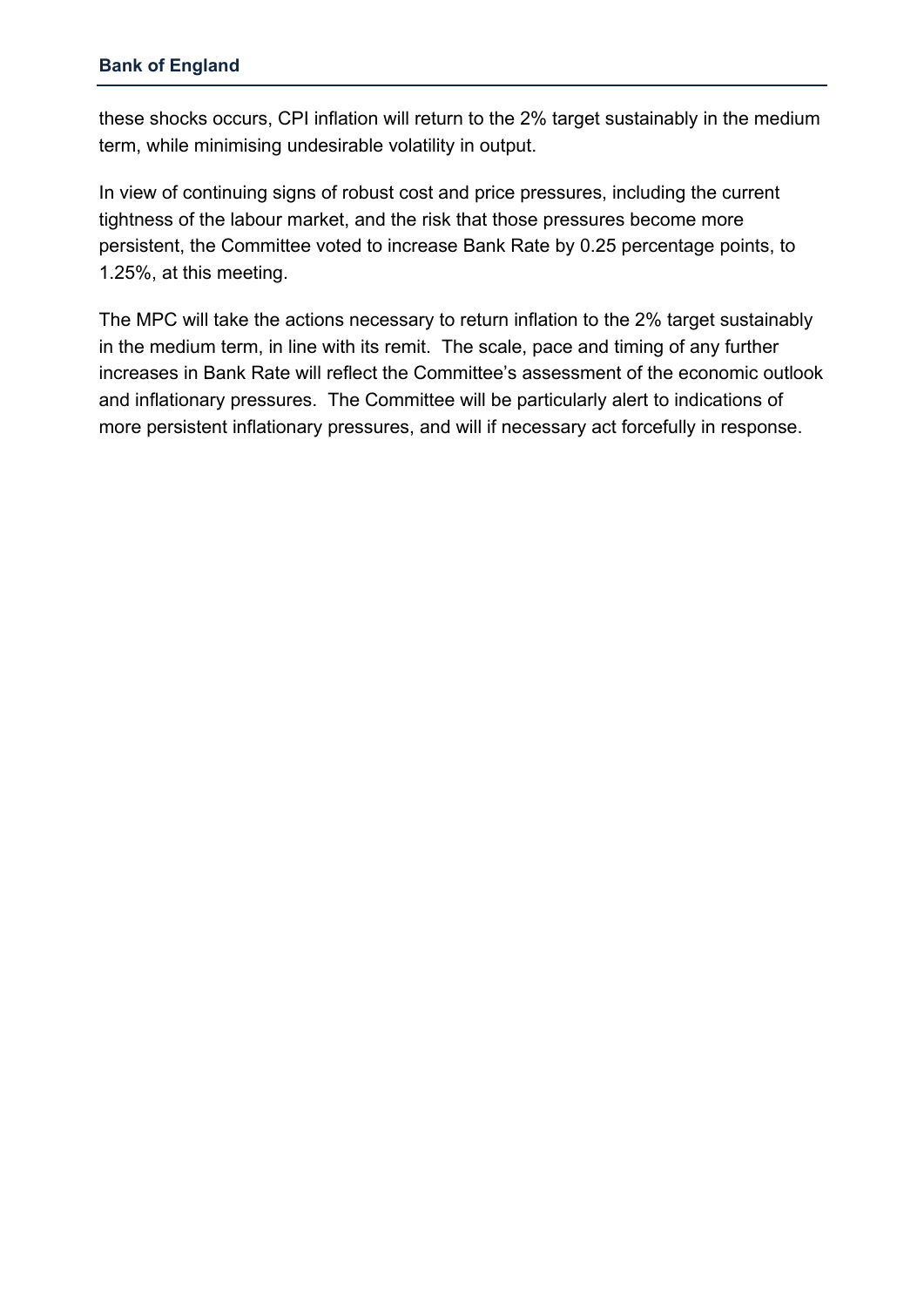# **Minutes of the Monetary Policy Committee meeting ending on 15 June 2022**

1. Before turning to its immediate policy decision, the Committee discussed: the international economy; monetary and financial conditions; demand and output; and supply, costs and prices.

## **The international economy**

2. UK-weighted global growth in 2022 Q2 appeared to be broadly in line with expectations at the time of the May Monetary Policy Report. Global inflationary pressures had remained elevated.

3. GDP growth rates in the euro area and in the United States were likely to be marginally stronger in 2022 Q2 than in the May Report, with quarterly rates of 0.3% and 0.8% now expected respectively. Business and particularly consumer confidence had fallen back in both regions since Russia's invasion of Ukraine, although some sentiment indicators had shown signs of stabilising in the euro area in May. The euro-area unemployment rate had remained unchanged at a record low of 6.8% in April, while the US unemployment rate had held steady at 3.6% in May, close to pre-pandemic levels.

4. China had experienced Covid-19 (Covid) outbreaks in major cities over recent months, and the authorities had imposed strict regional lockdowns to control the spread of the virus. In part reflecting those developments, Chinese activity data had been weaker in April than had been anticipated at the time of the May Report, and Bank staff now expected the level of GDP to be broadly flat in 2022 Q2 compared with the 0.8% quarterly growth that had been incorporated in the May Report. The slowdown had continued to be most marked in indicators of consumption. Industrial production had also seen a decline, albeit somewhat smaller relative to the strictness of the lockdowns, as some companies had continued to operate via so-called closed-loop production systems. Continued weakness in the property sector had weighed on fixed investment. Activity was expected to recover as some Covid restrictions had started to be lifted more recently. PMI indicators in May had shown a slowing in the rate of contraction, and indicators of supply constraints had started to ease somewhat, with Shanghai's major port operating closer to capacity.

5. Developments in commodity prices had been mixed since the MPC's previous meeting. The spot price of Brent crude oil had increased by around 15% to \$120 per barrel. European gas prices had ended the period little changed, with the Dutch Title Transfer Facility spot price, a measure of prices in the continental wholesale market, at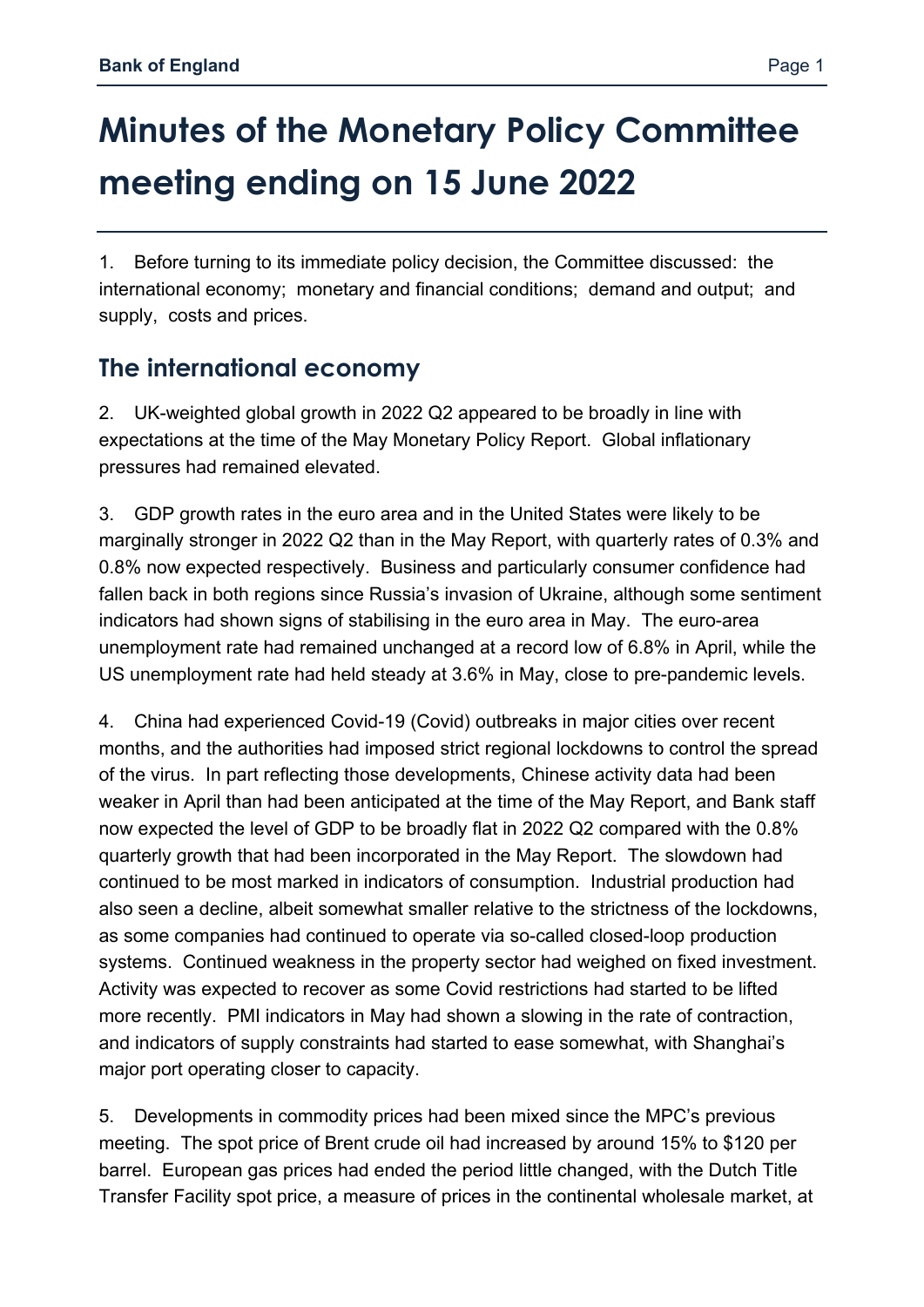around €100 per MWh. Agricultural commodity and metals prices had been volatile, and they were now down slightly since the MPC's previous meeting though still at elevated levels.

6. Euro-area annual HICP inflation had increased to 8.1% in May according to the flash release, with core inflation at 3.8%, both of which had been stronger than market expectations. US annual CPI inflation had rebounded to 8.6% in May, also above market expectations, while core inflation had fallen slightly to 6.0%. The headline US CPI figure was consistent with annual PCE inflation remaining stable at 6.3%. Indicators of wage growth had stabilised at elevated levels over recent months in the United States and risen in the euro area.

#### **Monetary and financial conditions**

7. Since the MPC's previous meeting, government bond yields and risky asset prices had been volatile in major advanced economies. Ten-year government bond yields had risen by around 40, 55 and 75 basis points in the United States, United Kingdom and Germany respectively. Equity indices in the major advanced economies had fallen since the MPC's previous meeting, with large declines in the S&P 500 and the Euro Stoxx 50. Spreads on advanced economy corporate bonds had also widened over recent days.

8. The near-term path for market-implied policy rates in the United States and in the euro area had risen significantly since the MPC's previous meeting, reaching around 3.6% and 1.3% respectively by end-2022. At its meeting on 9 June, the ECB Governing Council had decided to end net asset purchases under its asset purchase programme as of 1 July 2022 and had left its key policy interest rates unchanged. As set out in the accompanying statement, the Governing Council had also concluded that the conditions, according to its forward guidance, for starting to raise the key ECB interest rates had been satisfied. Therefore, the Governing Council was intending to raise these rates by 0.25% at its July monetary policy meeting. Looking further ahead, the Governing Council was expecting to raise them again in September. The calibration of this rate increase would depend on the updated medium-term inflation outlook and, if the medium-term inflation outlook persisted or deteriorated, the Governing Council had indicated that a larger increment would be appropriate.

9. In the United Kingdom, market pricing indicated an expectation of an increase of 0.25 percentage points in Bank Rate, to 1.25%, at this MPC meeting. The marketimplied path for Bank Rate had risen materially since the MPC's previous meeting, reaching around 2.9% by end-2022 and peaking at 3.3% in 2023. This path continued to be higher than the expectations for Bank Rate of respondents to the Bank's latest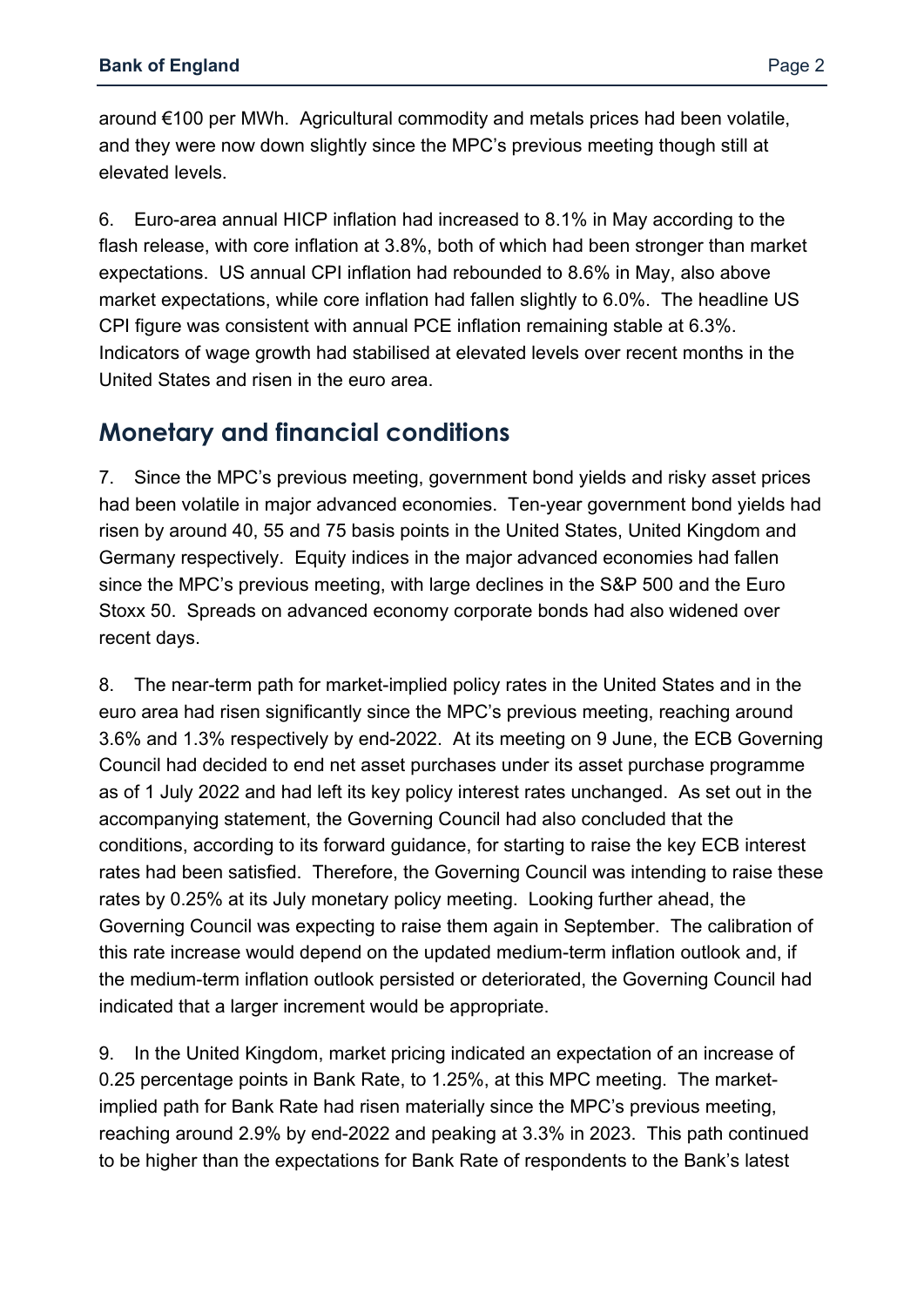Market Participants Survey, perhaps in part reflecting upside risks to the inflation outlook domestically and internationally.

10. The sterling effective exchange rate had depreciated by around 2½% since the previous MPC meeting and by almost 4% compared to the 15-day moving average on which the May Monetary Policy Report projections had been conditioned. Sterling had been particularly weak against the US dollar. According to market participants, the recent movements had in part reflected the rising yield differential between shorter-term government bond yields in the United States compared to those in the United Kingdom, and perceptions of the UK growth outlook.

11. Lending rates for new mortgages in the United Kingdom had increased further in May, reflecting a continuing response to the increases in Bank Rate and risk-free market rates that had been observed since the autumn of 2021. Lending rates on mortgages with loan-to-value (LTV) ratios at or below 75% had risen by more than those at higher LTV ratios, such that the spread between the two had narrowed to below pre-pandemic levels. Interest rates on unsecured borrowing had also increased slightly overall. As usual, however, households' unsecured lending rates had continued to be less sensitive to changes in risk-free rates. Rates on new lending to businesses were higher in April than in December 2021, reflecting the increases in Bank Rate.

12. Taking together all of the evidence so far, the pass-through of the increases in riskfree rates to mortgage rates since the autumn of 2021 had been greater than in 2017-18 and much closer to the full pass-through that was seen prior to the financial crisis when interest rates had been further away from the lower bound. Interest rates on instantaccess deposits had also increased since last autumn, though by much less than for mortgage lending. The further increases in risk-free rates that had occurred since the May MPC meeting would be expected to feed through to lending and deposit rates in due course.

#### **Demand and output**

13. According to the ONS's first quarterly estimate, UK GDP had increased by 0.8% in 2022 Q1, slightly below the expectations incorporated into the May Monetary Policy Report projection. Within the expenditure components, household consumption had risen by 0.4% on the quarter and business investment, which was often subject to substantial revision, had fallen by 0.5%. Total government expenditure had risen by 1.5%.

14. Monthly GDP had fallen by 0.1% in March and by 0.3% in April, the latter weaker than expectations. Government services output had fallen significantly in April, as NHS Test and Trace activity had continued to decline. Manufacturing output had also fallen,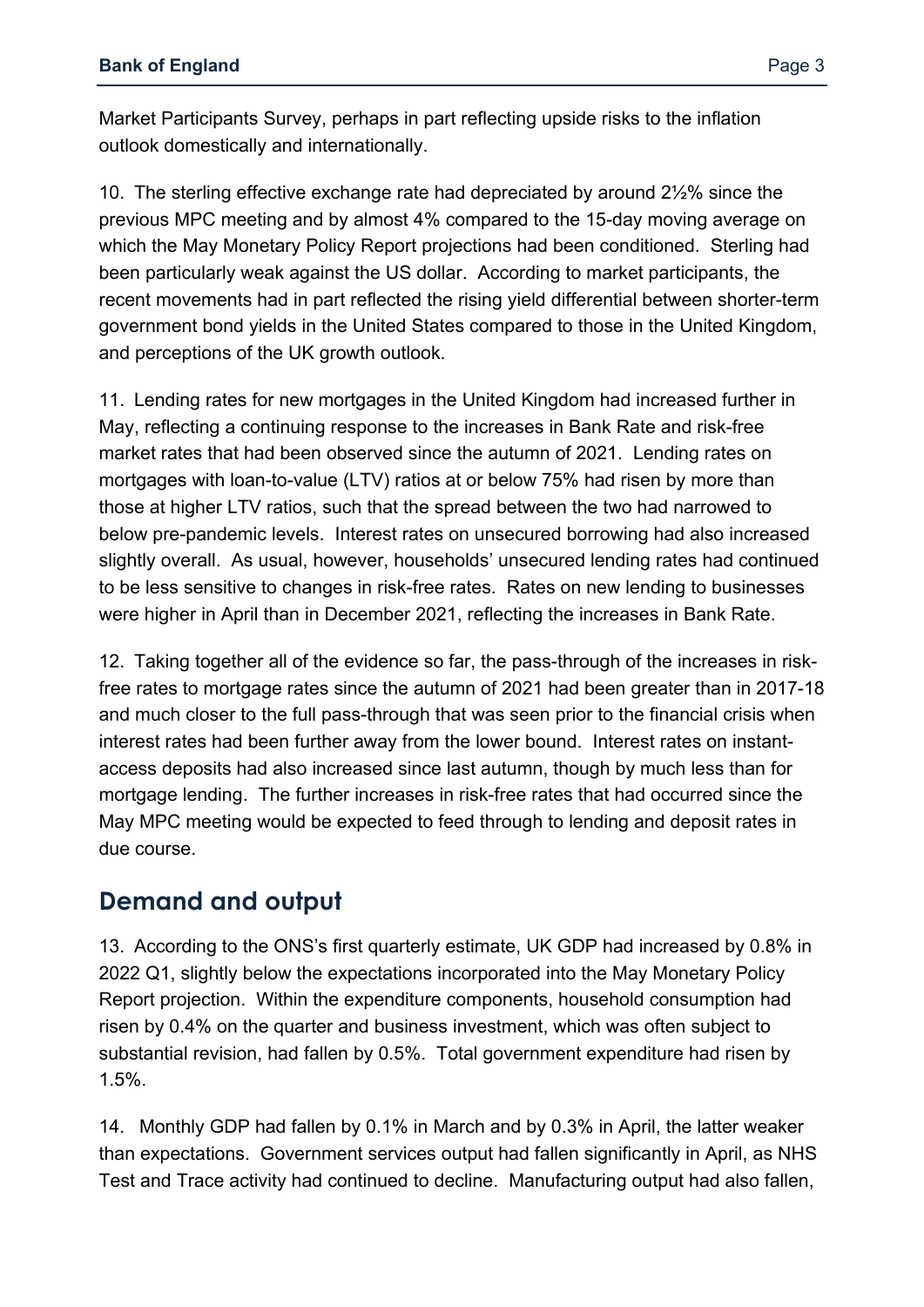below expectations at the time of the May Report. Output in consumer-facing services had risen by 2.2% in April, broadly in line with expectations.

15. Bank staff now expected GDP to fall by 0.3% in 2022 Q2, below the May Report projection of 0.1% growth. The downside news had reflected a larger than expected impact from the scaling back of Test and Trace activity in April, alongside weaker than expected market sector output growth. Relative to 2022 Q1, the slowing in growth was still expected primarily to reflect temporary factors such as the additional bank holiday for the Platinum Jubilee as well as the anticipated fall in Test and Trace activity. Intelligence from the Bank's Agents suggested that, although there had been some early signs of a slowing in underlying growth, demand had remained mostly robust and broadly in line with projections at the time of the May Report*.*

16. There had been mixed signs on the extent to which the squeeze on real disposable incomes was weighing on household sentiment and spending. GfK consumer confidence had fallen further in May, to below the previous low point for the series in mid-2008. That weakness had been broad-based across backward and forward-looking sub-balances that fed into the headline confidence indicator. Other indicators of consumer spending had held up, however. Retail sales volumes had increased by 1.4% in April, following a decline of 1.2% in March. Faster indicators of spending had also suggested a continued recovery in previously subdued areas of consumer services, such as international travel, and resilience in other areas, such as restaurant reservations. Indicators of house prices had remained robust in the recent period and housing activity had fallen back.

17. Some indicators of corporate sector sentiment had weakened since the MPC's previous meeting, although they had remained more resilient than indicators of consumer confidence and, based on pre-Covid relationships, were consistent with positive underlying GDP growth. The S&P Global/CIPS PMI composite output index had fallen in May, but had remained around its long-run average level. The composite output expectations series had also fallen. Other business survey indicators had continued to hold up. The CBI reported output balance and Lloyds trading expectations balance had both shown little change on the month. In addition, expected sales over the year ahead had remained strong in the May Decision Maker Panel results, although this indicator had fallen back somewhat over recent months. According to contacts of the Bank's Agents, growth had continued to be held back by supply chain disruptions, although companies were increasingly taking measures to alleviate the effects of these disruptions, for example by using alternative inputs and holding more stock.

18. The Chancellor of the Exchequer had announced a £15 billion Cost of Living Support package on 26 May. This had included: a direct one-off payment of £650 for households on means-tested benefits; a payment of £300 to pensioners; and a £150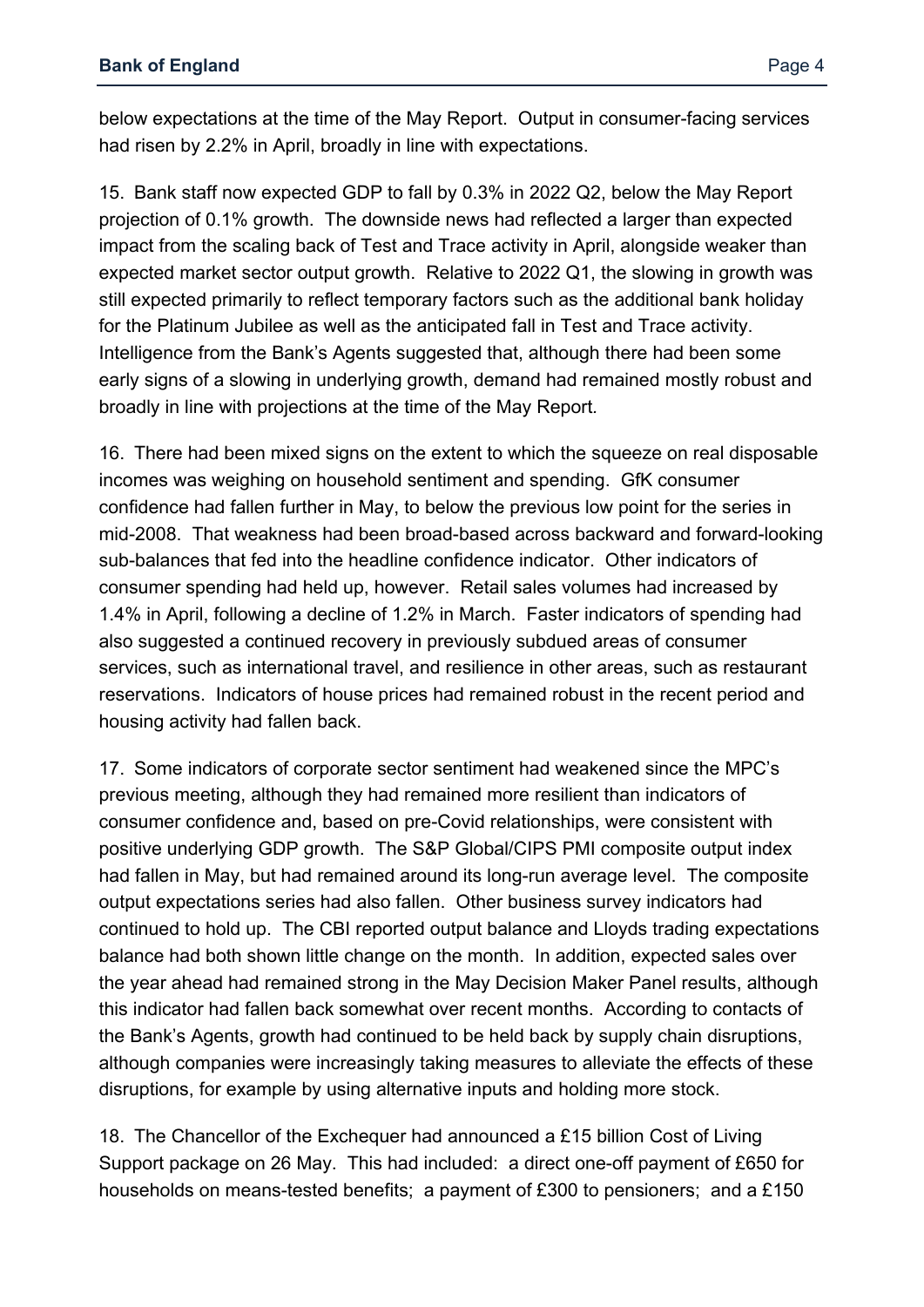payment to people on disability benefits. There had been a doubling of the universal rebate through the Energy Bills Support Scheme, providing an additional £200 to households. The Chancellor had also announced that the original £200 rebate would no longer have to be repaid in subsequent years. The announced measures took effect over the second half of this year, with additional payments for households receiving means-tested benefits starting as soon as July. The payments to benefit recipients were skewed towards people on lower incomes.

19. Taken together, and using standard fiscal multipliers, initial Bank staff analysis suggested that these measures were likely to boost GDP by around 0.3% and raise CPI inflation by 0.1 percentage points in the first year, with some upside risks around these estimates given the targeted and front-loaded nature of some of the measures. Bank staff would conduct a detailed assessment of the new measures ahead of the August Monetary Policy Report.

#### **Supply, costs and prices**

20. Twelve-month CPI inflation had risen to 9.0% in April, close to the May Monetary Policy Report projection. Energy and core goods inflation had continued to account for around 80% of the overshoot of CPI inflation relative to the 2% target. Food and services inflation had risen further and accounted for the remainder of the overshoot, with an increasing contribution from services prices, which was partly due to the restoration of the 20% VAT rate on the hospitality sector's sales. Core CPI inflation, excluding food, beverages, tobacco and energy, had risen to 6.2%. The April CPI release had triggered the exchange of open letters between the Governor and the Chancellor of the Exchequer that was being published alongside these minutes.

21. Higher inflation rates had become more widespread within the CPI basket. The inflation rates of around nine tenths of the 85 class level categories by weight in the CPI basket had been above their pre-pandemic averages in April, compared to around half in the summer of 2021.

22. The Committee discussed the strength of UK inflation from a cross-country perspective. Rates of consumer price inflation in the euro area and in the United States had also been elevated during the first half of this year. Based on a component level comparison, the Committee noted that energy price inflation had pushed up on measures of headline consumer price inflation to a similar extent in both the United Kingdom and the euro area, consistent with those regions' greater exposure to European wholesale gas price increases, with a smaller effect in the United States. Core goods price inflation had been stronger in the United Kingdom than in other regions recently. It had risen to 8.0% in April, compared to 3.8% in the euro area for the same month and 6.4%, on the PCE measure, in the United States. The strength of food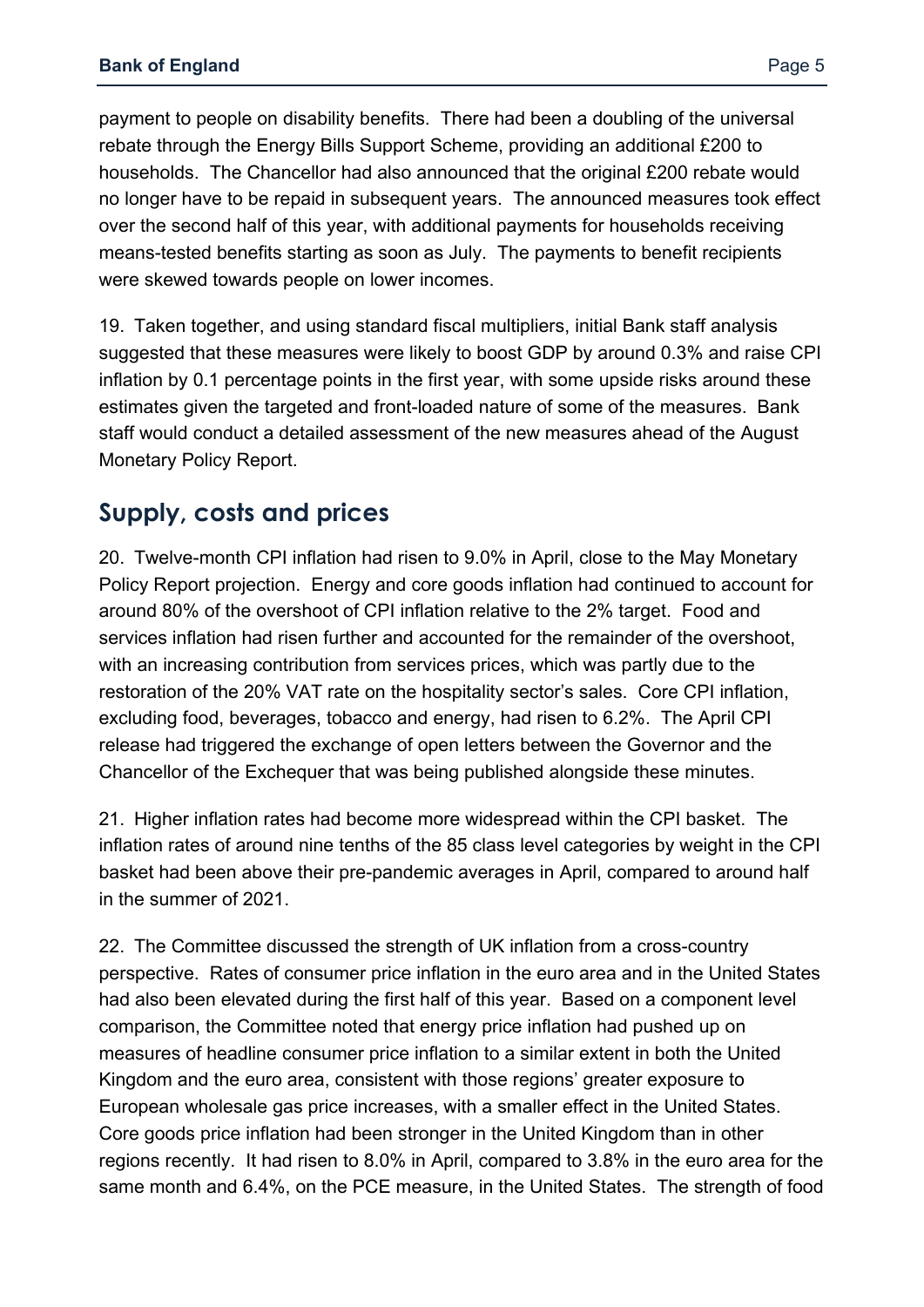price inflation across the three economies had been similar in the latest data, partly reflecting the importance of global developments for agricultural prices. Services price inflation, which reflected domestic labour market conditions to a greater extent than other components of inflation, had been stronger in the United Kingdom and in the United States than in the euro area.

23. CPI inflation was expected to rise somewhat further in the near term, to just under 10% in September, reflecting higher food, core goods and services price inflation. The recent increase in oil prices would also push up on inflation relative to the May Report projection, by around a quarter of a percentage point. Core CPI inflation was expected to rise to just under 7% by September.

24. CPI inflation was then expected to rise to slightly above 11% in October, slightly higher than the monthly peak consistent with the May Report. The projected increase between September and October was expected to be due largely to the next reset of Ofgem's utility price cap. If sustained, the latest wholesale gas futures prices would mean around a 40% increase in the utility price cap in October, similar to the expectation at the time of the May Report. Over two-thirds of the six-month observation window relevant for the reset of the October cap had now passed. Following the recent consultation, Ofgem's decision on whether to increase the frequency at which the cap was reset was forthcoming. One outcome could be around a three-week extension to the current observation window, which provided some additional uncertainty around the magnitude of the increases in utility prices in October. For the period beyond October, staff estimates suggested that resetting the price cap on a quarterly, rather than semiannual basis, had only modest implications for the CPI inflation projections, given the latest wholesale gas price futures curve.

25. The Government's Cost of Living Support package had included a doubling of the universal rebate to households, which was due to take effect from October. The ONS's announcement on the treatment of this rebate in economic statistics, including consumer prices, was forthcoming.

26. Survey indicators of cost and prices had remained elevated. The S&P Global/CIPS PMI composite input price index had risen to a record high level in May. The corresponding composite output price index had remained close to its record high. Contacts of the Bank's Agents had reported that manufacturing and services companies had continued to face elevated input prices, which businesses had continued to pass onto their prices in order to protect their margins.

27. Short-term measures of inflation expectations across households, businesses and financial markets had remained substantially elevated relative to their historic averages. The Bank/Ipsos and Citi/YouGov measures of households' one-year ahead inflation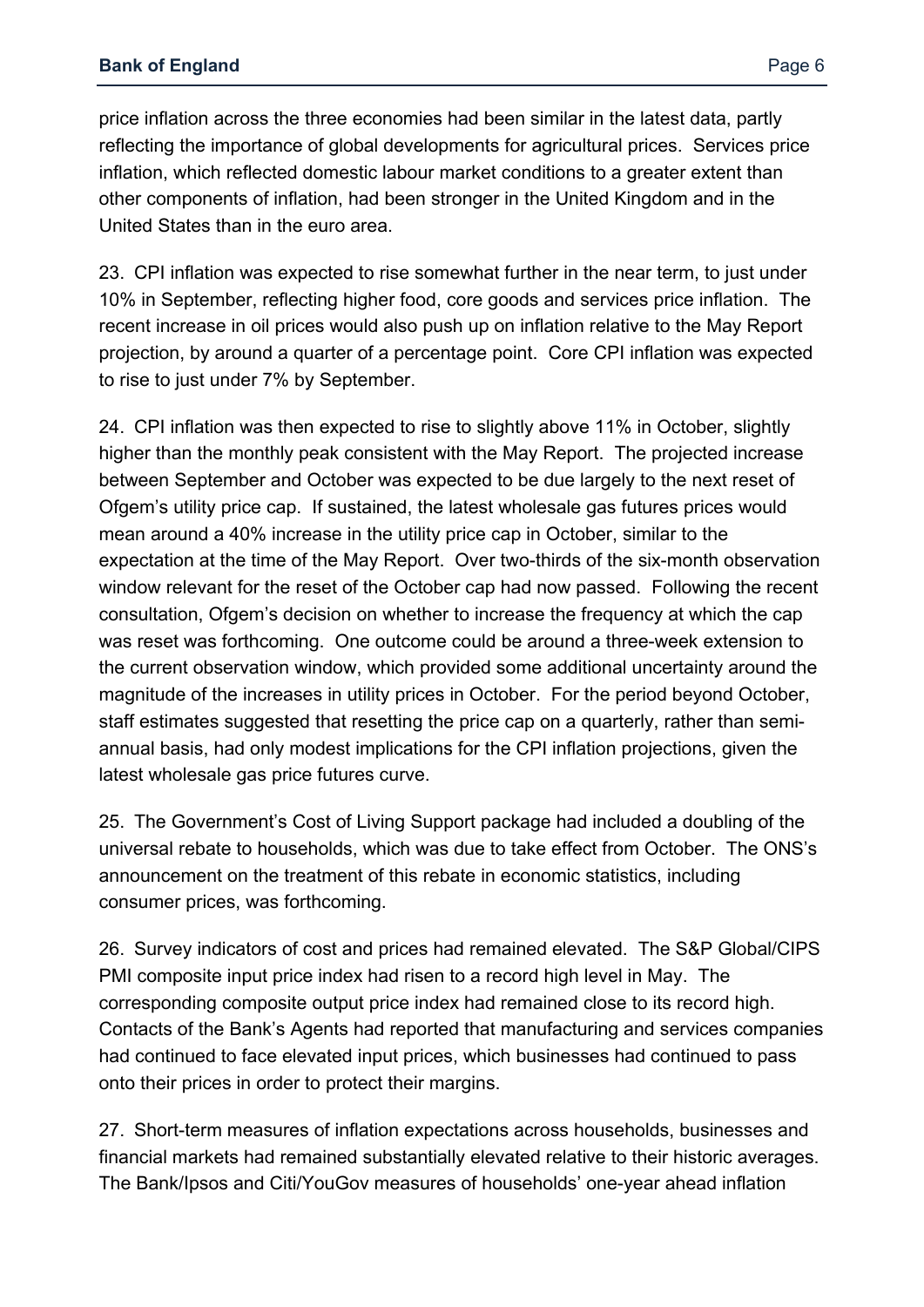expectations had been close to their record high levels recently. The Decision Maker Panel had reported a further increase in expectations for businesses' year-ahead output price inflation, to 5.9% in the three months to May.

28. Medium to longer-term measures of inflation expectations had not been as elevated as their short-term counterparts, although they had, nevertheless, remained above their historic averages. Within this latter set of indicators, inflation compensation measures in financial markets had fallen modestly, but they had remained well above their average levels of the past decade. The expectations of professional forecasters reported in HM Treasury's May survey had risen to around ½ percentage point above the inflation target of 2% at the two to three-year ahead horizons. However, this shift in the mean appeared to be due largely to the effect of a substantial upward revision by a single forecaster. The median of the distribution had remained close to 2% at these forecast horizons. The Committee would continue to monitor measures of inflation expectations very closely.

29. The ONS's reweighting of the Labour Force Survey (LFS) with new population estimates had changed only marginally the composition of the labour market. In the three months to April, the unemployment rate was 3.8%, equal to its pre-pandemic trough and slightly lower than in the three months to January. LFS employment had grown strongly, by 0.5%. The inactivity rate had declined a little over recent months but was still higher than immediately before the pandemic. These labour market developments had been broadly consistent with the expectations made at the time of the May Report and with a tight labour market*.* Her Majesty's Revenue and Customs (HMRC) employee payrolls had risen by a further 90,000 in May, although these initial estimates had tended to be revised down somewhat subsequently.

30. Labour demand indicators had remained strong, alongside evidence of persistently elevated recruitment difficulties. The stock of vacancies had risen further, to 1.3 million in the three months to May. The vacancy-to-unemployment ratio, a measure of labour market tightness, remained elevated, within which the stock of vacancies was now broadly equal to the stock of unemployed people. Growth in the stock of vacancies had however slowed, from 5.4% in the three months to February to 1.6% in the three months to May. Recent employment indicators in business surveys and the REC labour demand index had remained strong. Intelligence from the Bank's Agents' contacts suggested that hiring intentions had continued to be positive and that recruitment difficulties had remained severe. Contacts had said that they expected recruitment difficulties to persist for at least the next twelve months, due to structural shortages of labour and skills.

31. Recent indicators of nominal pay growth had remained elevated, consistent with the continued effects of a tightening labour market. Nominal private sector regular AWE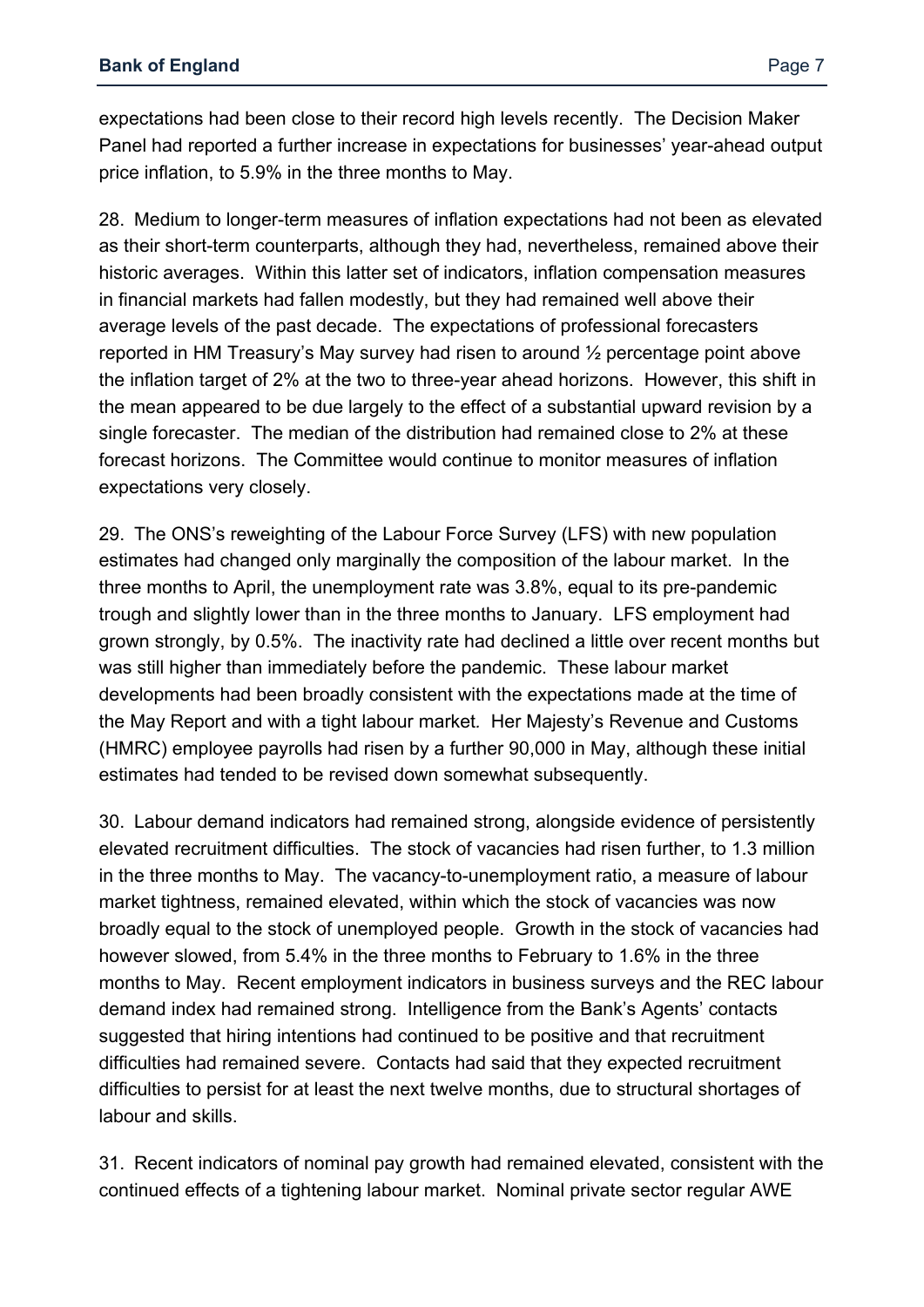growth had been 4.8% in the three months to April, in line with the expectation at the time of the May Report. Adjusted for the mechanical effects of the changes in workforce composition and the Coronavirus Job Retention Scheme, Bank staff estimated that underlying nominal private sector regular pay growth had remained above 4%, also consistent with expectations at the time of the May Report and in excess of pre-pandemic rates of around 3 to 3½%. HMRC PAYE measures of median pay growth had been in a range of 4 to 6¼% over recent months, also above prepandemic rates. Recent strong growth in bonus payments had been broad based when compared to pre-pandemic sectoral averages. The Bank's Agents' contacts had reported that one-off bonus payments had been used to address recruitment and retention difficulties. Given recent developments in market-sector productivity, these underlying nominal earnings indicators also appeared to be consistent with elevated rates of unit wage cost growth.

32. The Bank's Agents had reported that pay settlements continued to be much higher than a year ago, with deals averaging just over 5%, a little above the 4.8% expected by companies in the Agents' pay survey conducted near the beginning of this year. A significant minority of companies were considering mid-year top-ups to pay settlements. This recent intelligence reinforced the upside risk to the MPC's central projections for pay growth and domestic price pressures highlighted in the May Report.

## **The immediate policy decision**

33. The MPC sets monetary policy to meet the 2% inflation target, and in a way that helps to sustain growth and employment.

34. In the MPC's central projections in the May Monetary Policy Report, UK GDP growth had been expected to slow sharply over the first half of the forecast period and, although the labour market had been expected to tighten slightly further in the near term, the unemployment rate had been projected to rise to 5½% in three years' time. CPI inflation had been expected to average slightly over 10% at its peak in 2022 Q4. Conditioned on the rising market-implied path for Bank Rate at that time and the MPC's forecasting convention for future energy prices, CPI inflation had been projected to fall to a little above the 2% target in two years' time, largely reflecting the waning influence of external factors, and to be well below the target in three years, mainly reflecting weaker domestic pressures. The risks to the inflation projection had been judged to be skewed to the upside at these points.

35. The MPC's remit was clear that the inflation target applied at all times, reflecting the primacy of price stability in the UK monetary policy framework. The framework also recognised that there would be occasions when inflation would depart from the target as a result of shocks and disturbances. The economy had recently been subject to a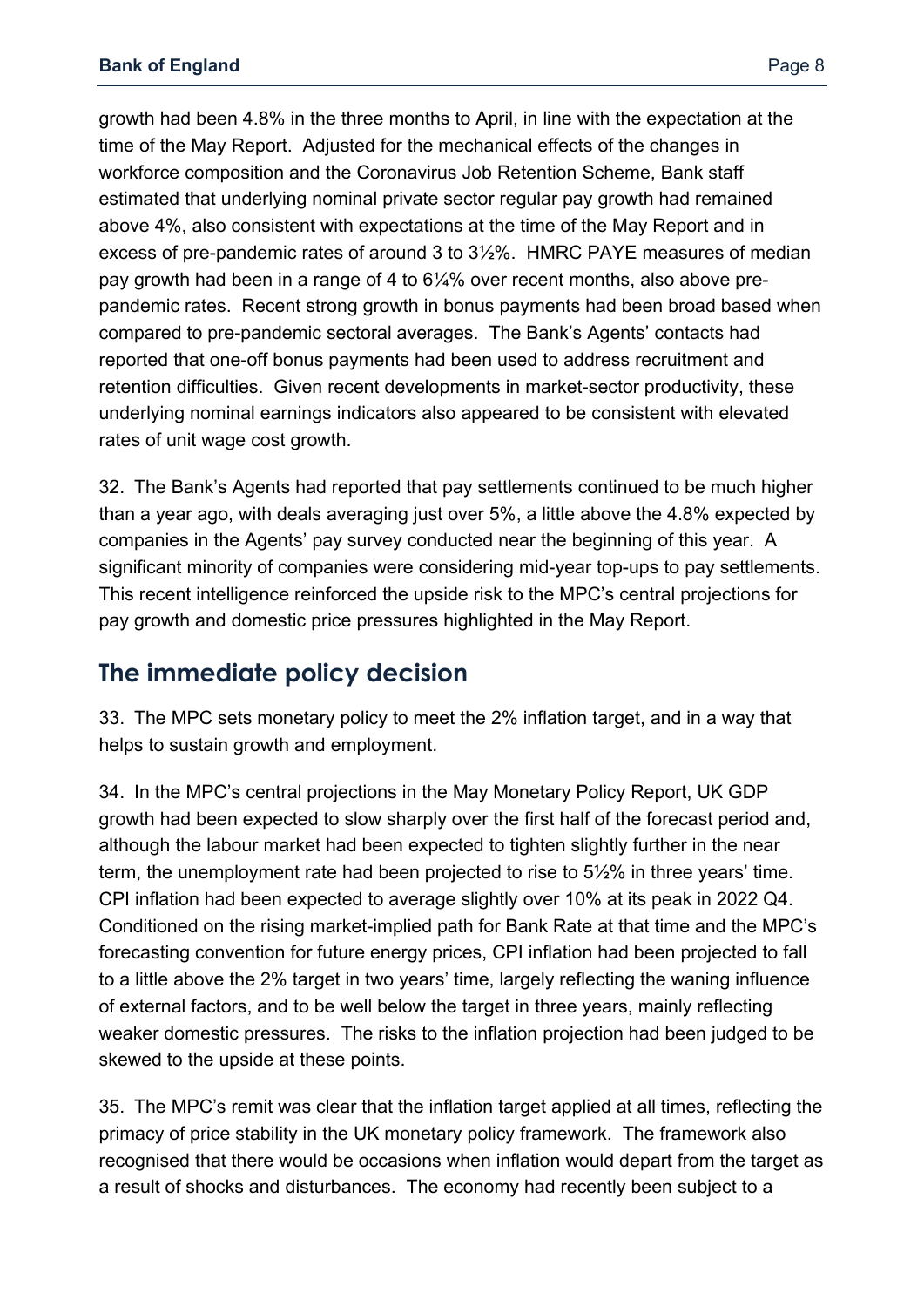succession of very large shocks. These shocks had pushed global energy and other

tradable goods prices to elevated levels. Those price increases had raised UK inflation and, since the United Kingdom was a net importer of these items, would necessarily weigh on most UK households' real incomes and many UK companies' real profits. This real economic adjustment was something monetary policy was unable to prevent. These global shocks could interact with domestic factors, including the tight labour market and the pricing strategies of firms, and could lead to more persistent inflationary pressures. The role of monetary policy was to ensure that, as the adjustment in the real economy occurred, CPI inflation returned to the 2% target sustainably in the medium term, while minimising undesirable volatility in output. Monetary policy was also acting to ensure that longer-term inflation expectations were anchored at the 2% target.

36. The latest output, business survey and consumer spending indicators had been mixed, and, taken together, did not suggest a materially different near-term underlying growth path to that projected in the May Report. The latest official data continued to suggest that momentum in labour market activity had been sustained, and there had been no signs from other timelier indicators of employment of an imminent deterioration. That was not in itself surprising as changes in labour market activity usually lagged developments in GDP by one or two quarters, but there was a risk that tightness in the labour market persisted for longer than expected. The Government's recent fiscal package would be incorporated into the MPC's updated projections for consumer spending and saving behaviour ahead of the August Report, and there were some reasons for a slightly bigger boost to growth and inflation than a standard multiplier framework would suggest. Although CPI inflation in April had been close to the MPC's expectations at the time of the May Report, inflationary pressures appeared to have broadened across the major components of consumer prices, including in the services sector, and other indicators of cost and price pressures had remained robust. A key question remained about whether some self-sustaining momentum in domestically generated inflation would persist even as a margin of slack in the economy was expected to open up in due course.

37. In view of continuing signs of robust cost and price pressures, including the current tightness of the labour market, and the risk that those pressures became more persistent, all members of the Committee judged that an increase in Bank Rate was warranted at this meeting.

38. Six members of the Committee judged that a further 0.25 percentage point increase in Bank Rate, to 1.25%, was warranted at this meeting. These members noted that the economic news overall had been fairly limited relative to the May Report projections. CPI inflation had been projected to be some way below the 2% target in three years' time in the May Report, and demand might be starting to slow in line with the May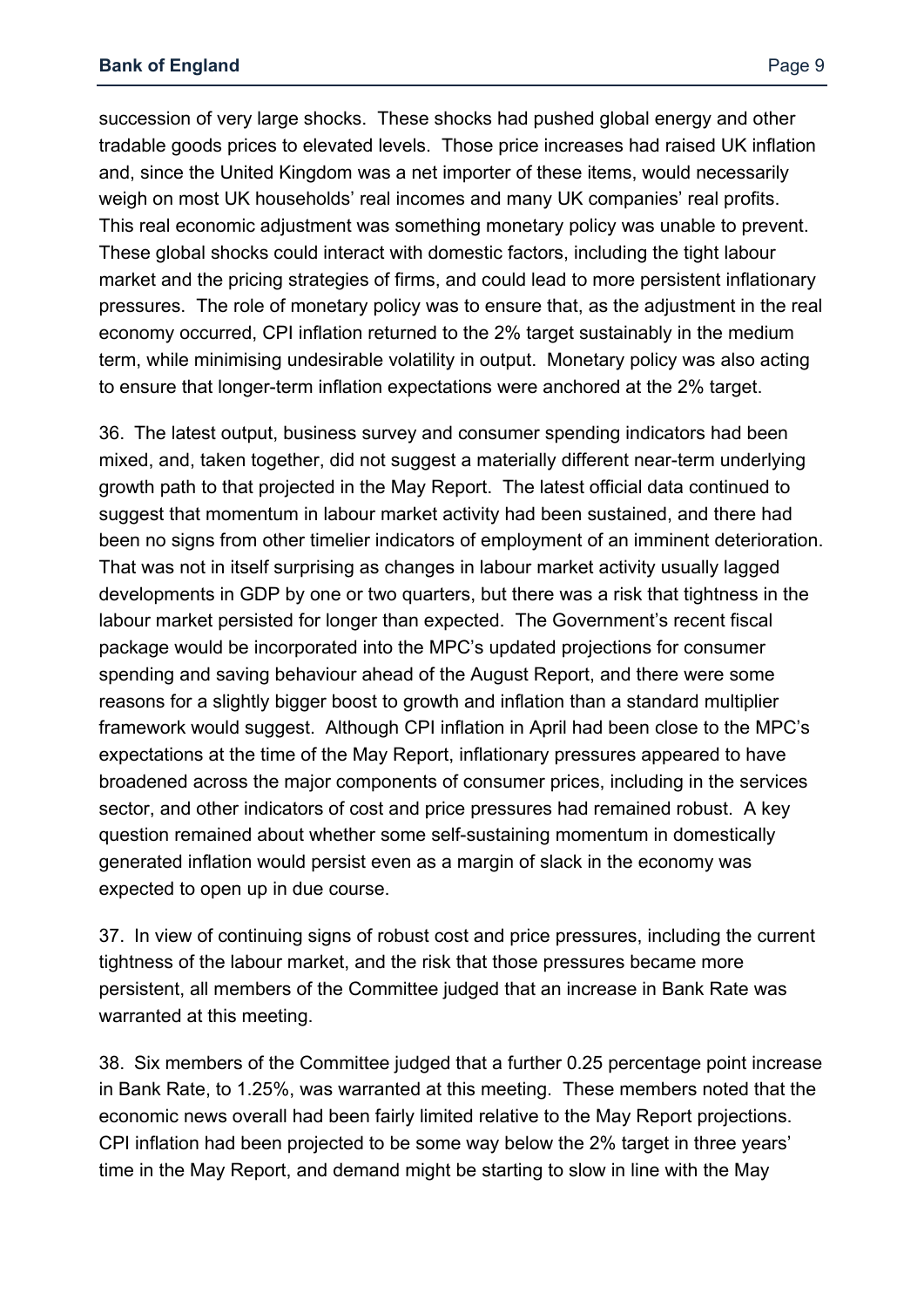forecast. But the labour market remained tight and indications of broader domestic inflationary pressure required a response in order to ensure inflation returned sustainably to the target in the medium term.

39. Three members preferred a 0.5 percentage point increase in Bank Rate at this meeting. These members put a higher weight on the prospect of more resilience in demand or shortfalls in supply or both, such that cost and capacity pressures would remain relatively strong over the forecast period. These members also judged that monetary policy should lean strongly against risks that recent trends in pay growth, firms' pricing decisions, and inflation expectations in the economy more widely would become more firmly embedded. Faster policy tightening now would help to bring inflation back to the target sustainably in the medium term, and reduce the risks of a more extended and costly tightening cycle later.

40. The MPC would take the actions necessary to return inflation to the 2% target sustainably in the medium term, in line with its remit. The scale, pace and timing of any further increases in Bank Rate would reflect the Committee's assessment of the economic outlook and inflationary pressures. The Committee would be particularly alert to indications of more persistent inflationary pressures, and would if necessary act forcefully in response.

41. The Chair invited the Committee to vote on the proposition that:

Bank Rate should be increased by 0.25 percentage points, to 1.25%.

42. Six members (Andrew Bailey, Ben Broadbent, Jon Cunliffe, Huw Pill, Dave Ramsden and Silvana Tenreyro) voted in favour of the proposition. Three members (Jonathan Haskel, Catherine L Mann and Michael Saunders) voted against the proposition, preferring to increase Bank Rate by 0.5 percentage points, to 1.5%.

#### **Operational considerations**

43. As of 15 June 2022, the total stock of assets held in the Asset Purchase Facility (APF) was £866 billion, comprising £847 billion of UK government bond purchases and £19.3 billion of sterling non-financial investment-grade corporate bond purchases.

44. Consistent with the Committee's decision at its February 2022 meeting to begin to reduce the stock of UK government bond purchases, the £3.2 billion of cash flows associated with the redemption of the July 2022 gilt held by the APF would not be reinvested.

45. The following members of the Committee were present: